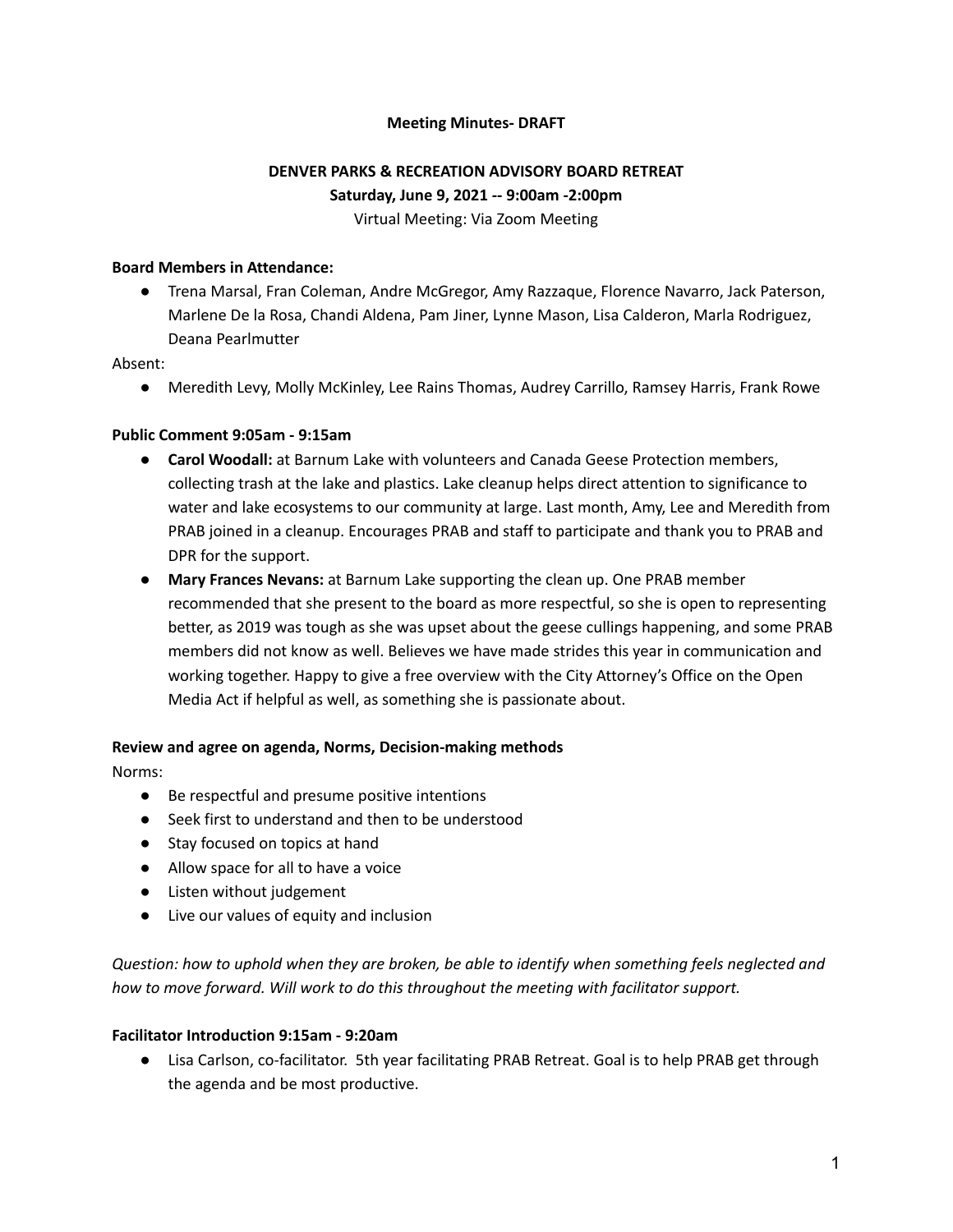● Marisol Rodriguez, co-facilitator. Denver's Climate Action process in Denver was the most recent she facilitated.

## **Game Plan Inspiration from PRAB: 9:20am - 9:50am**

- Trena Marsal, DPS representative. Connections, ensuring it reaches our students in DPS and bring everyone together.
- Fran Coleman, ultimate goal of a 10 minute walk for all in the city
- Andre McGregor, mountain park access, access for people to see our nature and mountain parks
- Amy Razzque, D7, it recognizes ways in which we have limited access for opportunity across our city and how to repair those historical harms
- Florence Navarro, the collective effort going into the plan to guide the board, department, public, on a roadmap and action plan
- Jack Paterson, Ortega rep, it's a framework for all of us, measure progress and adjust through challenges
- Marlene De la Rosa, mayoral, uniquely Denver inspires her- what our specific needs are across Denver and recreation offerings.
- Chandi Aldena, Kniech rep, ways it talks about connecting culture and nature together and have it all under one umbrella
- Pam Jiner, 10-minute parks especially for seniors, as well as growth and improvement in our communities of color and equity of our parks and resources with comparable amenities
- Lynne Mason, Kashman rep., building and increase parks and recreation opportunities, see more wild space in our city and maps provided
- Lisa Calderon, D9 rep, wants to encourage more people of color into parks and green spaces and equity for underserved communities
- Marla Rodriguez,
- Deana Pearlmutter,

## **Review Mission and Charter: 9:55am - 10:45am**

- Florence: Board has a role important to the City of Denver, the mission, charter and bylaws are the base - all are volunteers and committed to the park and recreation opportunities. Share a common interest in serving. This year had many changes with board members and leadership, as well as working online. Thank you for helping us out this year.
	- City Charter, under 2.4.3 sets up our Board of Parks and Recreation.
	- Mission Statement, to support the values of sustainability, equity, engagement, as detailed in the Parks & Recreation Game Plan. Revised January 12, 2011, so is referring to the first Game Plan, not current. Provide advice to DPR, with diverse views of representatives… this is our foundation of how we operate
	- Bylaws: Advise the manager, review and comment on annual budget… Board shall review and comment on policies and operations and budget, bring the voices and concerns of citizens of Denver to the manager.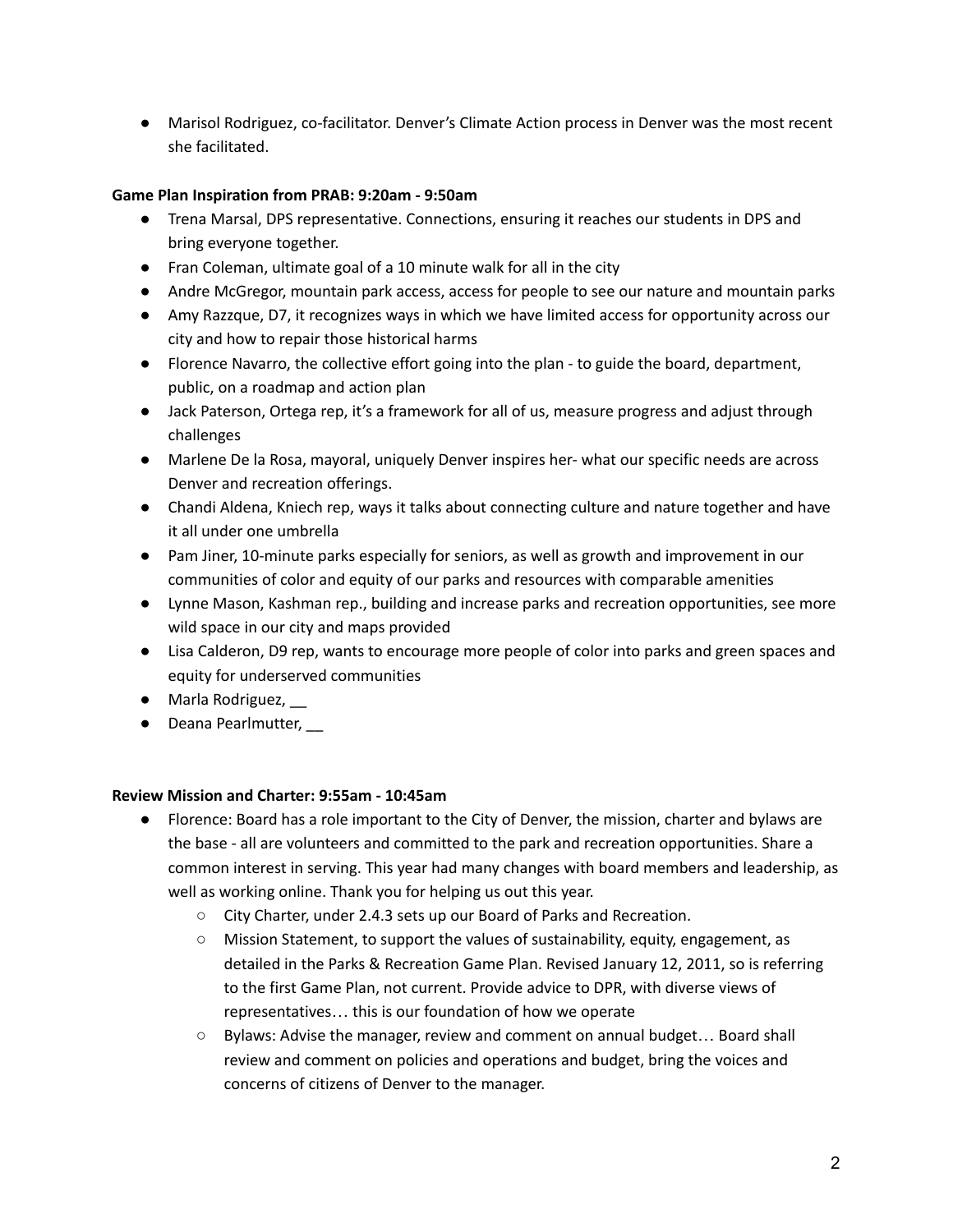- Section 2 duties: power to appoint committees as appropriate to assist in affairs of the board…
- Section 4: secretary ensures all meeting minutes posted in a timely manner on the DPR website.
- Regular meetings, with agendas posted on the website. Annual meeting to nominate officers for the following year. Good to start thinking about it now.
- Attendance tracked, how to remedy, and if 5 meetings are missed, etc.
- Agendas, established by officers, with input from staff and PRAB. Also guided by Chairs meetings and PRAB meetings, etc.
- $\circ$  Reminder to look at all of these documents as they are the basis and our guidelines
- Think about if anything is unclear in these foundational documents.
	- Process to amend ByLaws is in there as well, was last done in 2018
- We represent the city of denver, encourage us to represent diverse interests for the City

## *Questions/Comments:*

*When is the annual report issued? November*

*Exact number for a quorum on PRAB? 11*

*Are we a full board now? Yes, 19 members*

*Can we connect certain actions of the board, etc. to these guiding documents?*

Will be good to think about our role in bringing voices forward in our committees, including those we *disagree with.*

If we amended our Mission or Bylaws, I see some here like on minutes to be the floor not the ceiling, so with new technology how do we make minutes more accessible. So build on best practices and add into *bylaws*

The board is the public as well, have to keep that in mind as well - appointed by our council or mayor to *represent various communities and city, so we are also expected to contribute to the conversation and* look to each other for information coming from our communities - but there are times where we need to *depend on additional input and feedback, a thread that also runs through the Game Plan. -*

*When are those times when we need the public to speak for themselves? Hard for one person to represent the whole community, so space is needed for other voices - facilitate that information to come through and help move it forward*

Would like to see more action items to connect in the districts but also connect to students in DPS, as a *DPS representative one thing to see more of*

*Also acknowledge we might bring more than just a District view, but connection to community* organizations, etc. Voice may not just be one district, should I represent my district or all communities I *am part of?*

*What are term limits, and should we share why/how members are selected with non-PRAB members?*

*Answer: there are no terms or limits, but serve at the pleasure of the public official that nominated them (Mayor, Council person, DPS)*

*Want to know the tangible influence of PRAB/when has PRAB shifted a trajectory or influence for the department?*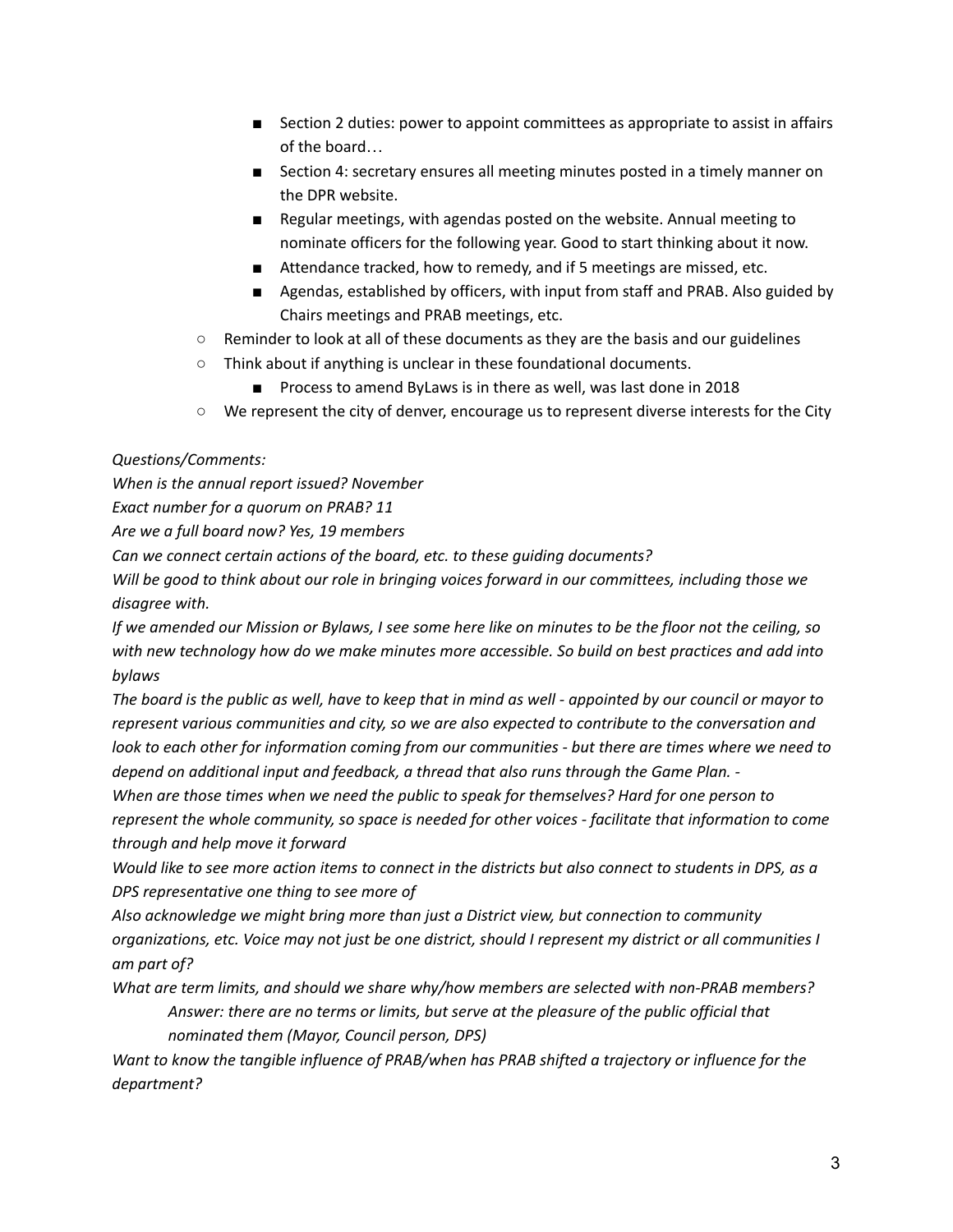*Conversation started but also on the parking lot - what is initiated from PRAB and what we should be doing more of? Review chat for additional points.*

*--BREAK 10:45-10:55 ---*

## **Role of Committees: 10:55am - 12:15pm**

- Flowchart attachment: advantage of time needs that the PRAB can't always do, of having smaller groups to focus deeper on issues and bring recommendations to overall PRAB.
- Established these last year at a retreat, based on the big buckets of work the department was doing. Game Plan should also inform these committees. Are these the right committees?
	- Marlena and Audrey would like to have a separate recreation committee due to the way the department is set up and the amount of programming in recreation.
		- Could Outreach become a piece of each committees work as well? If all committee meetings are open to the public, we should all have outreach as part of it.
	- Pam agrees with a recreation committee. Can we also connect more community organizations to our recreation centers, and if a committee could help encourage community organizations to rent from the recreation centers, etc., do targeted outreach to them
	- Andre agrees, we often talk about recreation but a committee would help address the increased need for recreation in the community now
	- $\circ$  Lisa is not opposed, but would have wanted it discussed in the outreach committee first - which now is structured on what community members are bringing up. Before we add new committees, let's look at current ones, still confusion on which committees do what, do we need to eliminate any or restructure?
	- Lynne Could we just add a recreation program focus to one of the committees we already have?
	- Fran let's look at notes from last year's retreat to see discussion on what the purpose of each committee would be. One issue is that mountain parks was integrated into each, which was a bit confusing. Let's use these notes from the last retreat on what each committee should be.
- **Back to Flow Chart:** 
	- When the topic gets to a committee, no matter how it arises, it then should be driven with the view of equity lens first, does this affect a small or large group, through Game Plan lens next, other considerations, then at a committee will further research the issue. After which, could resolve the issue in the committee and inform the full PRAB of the topic, or recommend it goes to full PRAB for more discussion.
	- Pam- would be good to add in DPR's benefit when evaluating the topic. Clarification that the topic in question on flow chart might be more off "off leash dogs" or "alcohol policy" rather than "desire for a new committee".
		- Lynne- if topic is increasing senior recreation outdoors and in centers then? Would bring it up to the committee chair via email or end of agenda, and assign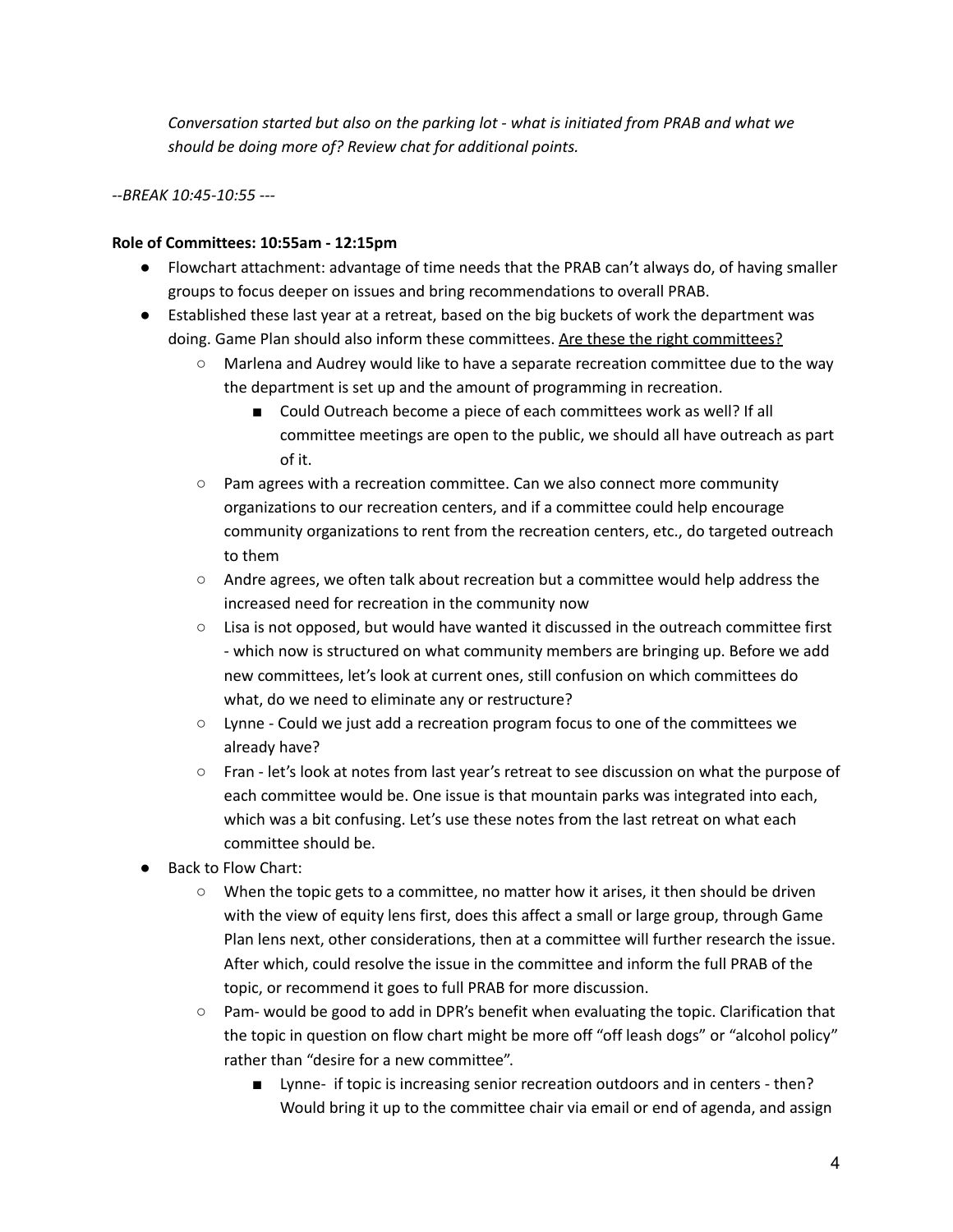to a different committee if needed, then they would use these questions to consider if it needed action.

- Pam process might be missing the example of a bicycle education group that wants to be in the recreation center, if a city agency is hosting something, but could have a community do an ongoing program instead, but for long-term.
	- Florence this would go through a similar thing, the committee would have to decide if it can be researched by their committee and support this group in understanding more (or connecting to the right person to help with what they are advocating for)
- **○ Do we all agree with the top half of the flow chart?**
	- Adding co-chair aspect
	- Would like to see a list of all the topics that come to PRAB and who is taking care of it, the status of that issue, etc. - can refer back to it, and use at the end of the year to see progress.
	- Would like a google folder of all of the minutes from every committee and agenda items with status on a monthly basis
	- ALL agree with the top half of the flow chart
- **○ Do we all agree with the bottom half of the flow chart?**
	- Happy Who does the committee need to hear from, what does the committee need to know, add in that the department responds back to PRAB or committee on what was done, etc. So it closes the loop more (add another box to close the loop)
	- Lisa I don't think we do get this far, to it actually coming to PRAB for a vote. Example of the Park Hill Golf Course, so once its gone through committee we need a clearer process of what actually happens next. Could be done through more motions at PRAB that are passed or failed, or given back to committee. Rather than it sitting only in the committee updates.
	- Fran we need to know at what point to we decide to vote, or ask for more information
	- Marla it should be that once it comes to full PRAB, what do we all think on this, discuss, and vote. Could add some boxes to flow chart to reflect that. If we can be confident the committee already considered everything on the chart, then yes, would follow to these next steps.
	- With adding new boxes and a feedback loop, do we all agree?
		- No disagreements
	- Community voice part of the process because it's up to the committee to decide how/why/when, but do we need to define this?
		- All committees have to ask what is needed for each topic, which is by asking what has been done in the department, etc. it's part of the "research" in the flow chart.
		- Should define the minimum that each committee should be doing, then adding onto those depending on what is needed. Can we define what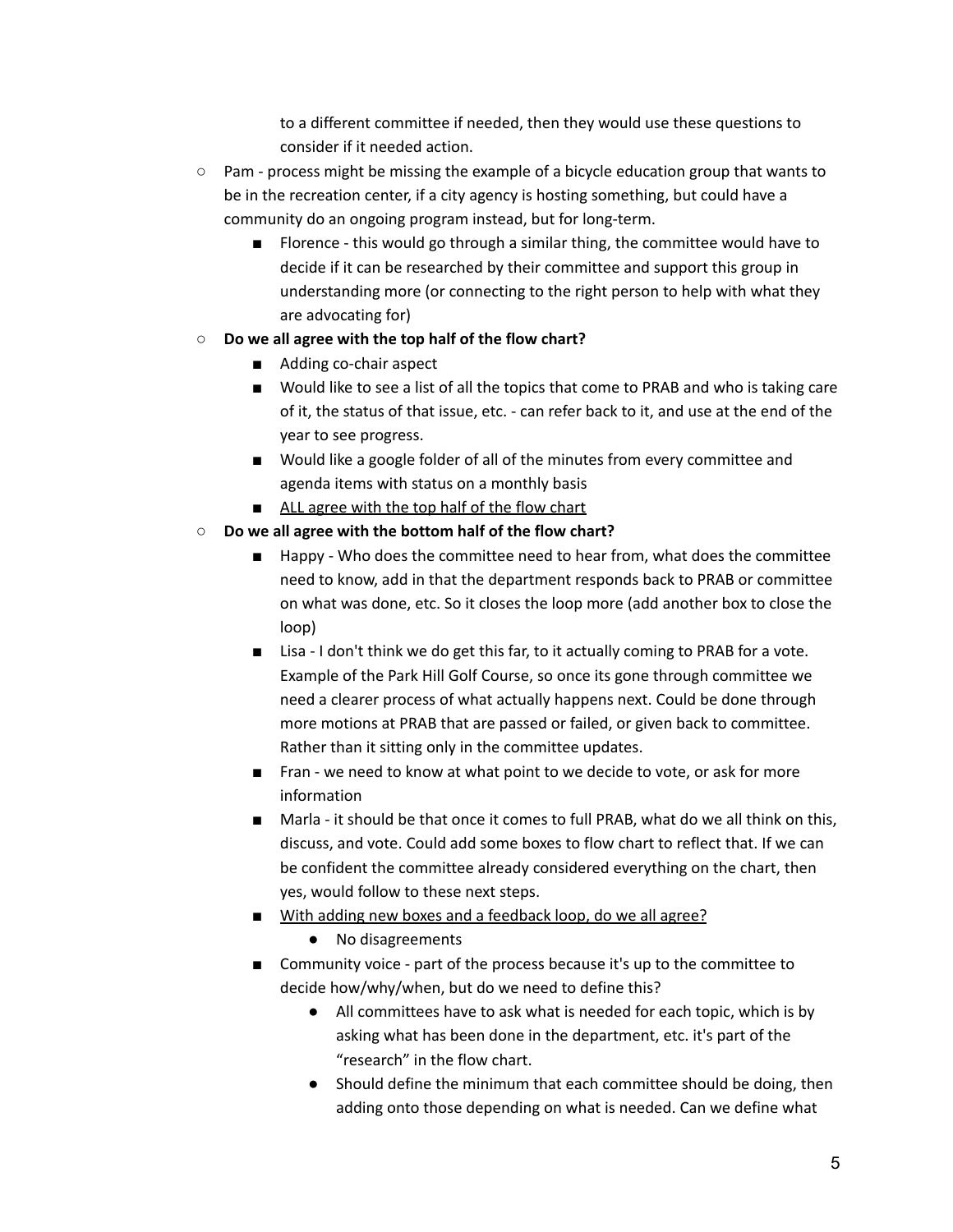that is for each - i.e. posted agendas, public comment section, opportunity for input.

- Flow chart addition "learn from other experts in the field" and then add a box that says "gathers community input as needed". Community voice should also be added later, in the middle as well
- Marlene- Could we add a 30 minute dialogue section before PRAB as well?
- Marla We are talking about more engagement for people that are not PRAB members, for more dialogue, what if we opened up our PRAB meetings 30 minutes early for an open house before?
	- Will need to set some protocols, so its not just optional for PRAB members, and so people coming feel heard and engaged with
	- Would like to see participants show up on two sides of an issue so we can actually consider all aspects, so may involve some effort for us to get both sides there
- *● When are agendas for committees posted? What is the rule?*
- A google form of comments to PRAB could be a good idea as well, and with a check box of committees to send to
- Lisa Need to keep something open for PRAB to engage, not just research - so we can take in comments and provide a space for it to happen, for authentic dialogue
- With addition of feedback loop AND adding mention of community voice ("and gathers community input"), is anyone opposed to this?

# *--LUNCH 12:15- 12:45 ---*

- **● Updated Flow Chart reviewed**
	- Added ".../community engagement" and ways it can happen to make sure it happens, but how it happens can be left up to the committee and the topic at hand. So it sets a floor.
	- **○ With addition of feedback loop AND adding mention of community voice ("and gathers community input"), is anyone opposed to this?**
		- Yes, moving forward. May not be ideal, but a place to move forward with

# **● Committees now - is the entire Game Plan addressed?**

- Do our committees match Every Drop, Every Person, Every Dollar, Uniquely Denver?
	- Recreation is the missing aspect; youth focus might be missing
		- Planning Committee is working well  $\rightarrow$  I think the structure was built along strategic planning, and just be aware that we are all volunteers and the process could become burdensome. Worried that recreation could be a subject area rather than a strategy.
	- There is overlap on the Every Drop, Person, Dollar, Uniquely for committees
		- Every Drop is aligned with Sustainability and Resiliency Committee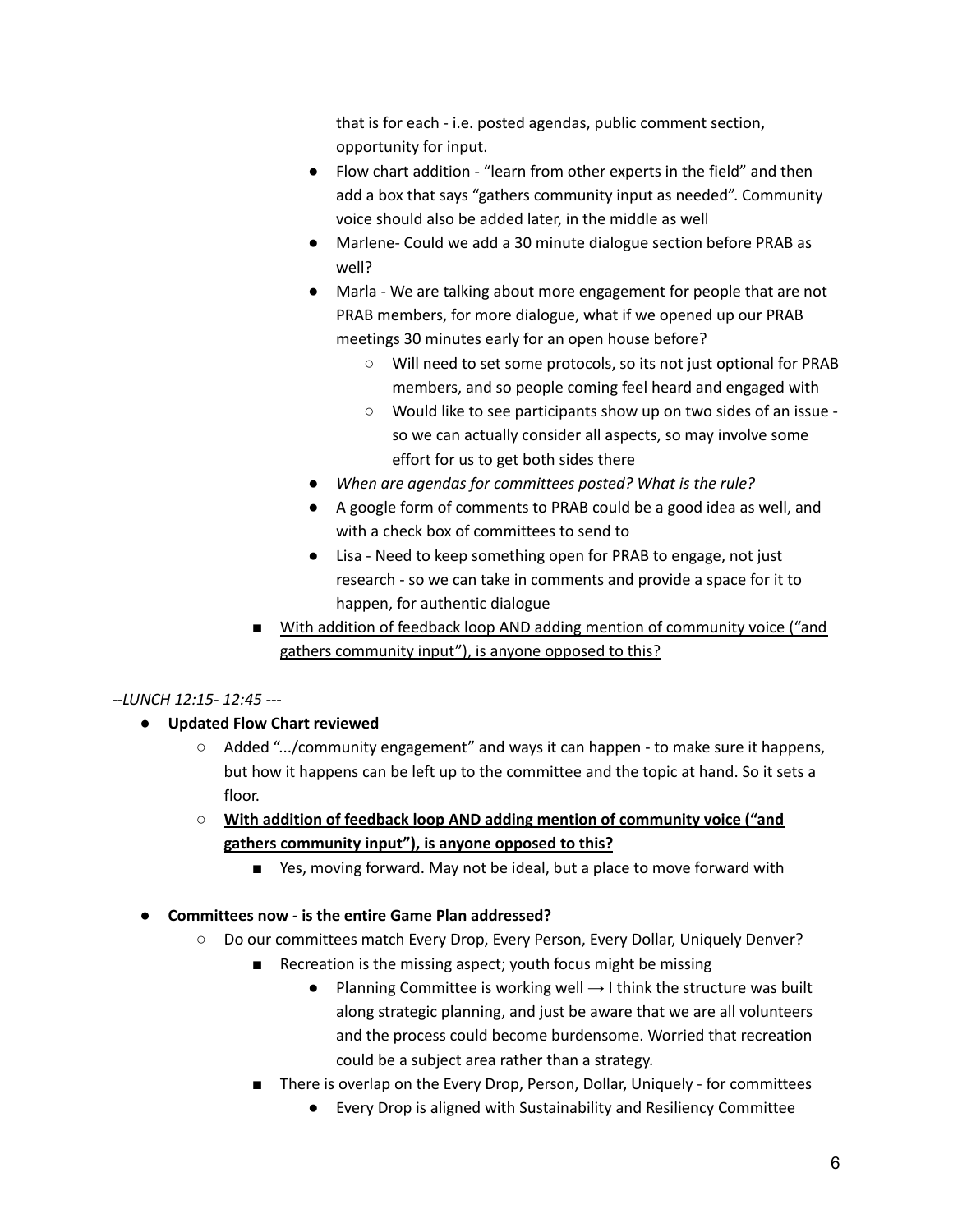- Every Person aligns with various topics and doesn't fit neatly into each area.
- Works well for staff members to know which committee is the committee they are focused on
- Less attention to recreation has been an issue for PRAB over the years, not just now. Recreation staff would like to have a recreation committee if possible
- Equity and Outreach are part of every committee, which we do most. So utilize this so we are all asking the questions on outreach, but also add a recreation committee, or have recreation replace the outreach committee?
- Lisa -Recreation focus of a committee is clear and would be clear to non PRAB members. When it comes to pesticides, maintenance, etc., its harder to know where the topic should go. These issues are going to the Outreach committee because of feelings of not being heard in other's.
	- Amy could see the Outreach committee as increasing access into PRAB and other committees. But even if we want to add outreach into every other committee, it might not be possible. We try, and then reassess in a few months. In a way, the outreach committee could be an accountability measure for us as a whole.
	- Pam we need a recreation committee in order to fully address the needs of our communities, the community organizations that want/should be involved.
	- Lisa- Outreach could become "community engagement and accountability" committee - if they don't feel like they are being heard in other committees, this can be a catch-all to resolve issues. We also can help disperse information to send out to this committee and encourage them to share
- Are we ok establishing a Recreation Committee over the next year? YES
	- Yes, but we also need to ensure our Outreach committee is staffed.
	- Will discuss staffing as a follow up to ensure there are enough people on our committees
- Are we ok renaming the Outreach Committee to Community Engagement and Accountability Committee? YES
	- We first need to ensure our committees are actually hearing people, rather than having the outreach committee just be for people that feel like they aren't being heard. If there is a complaint, it should go to the PRAB President first.
	- If our committees worked like the diagram, it could be one way that people come in, then we work with the PRAB board or other committees, but have it be an entryway. Want to talk to the current outreach committee to redefine what would be useful, and then on advocacy on issues.
	- Would be good to review conflict resolution in the future for PRAB, to support these efforts across committees.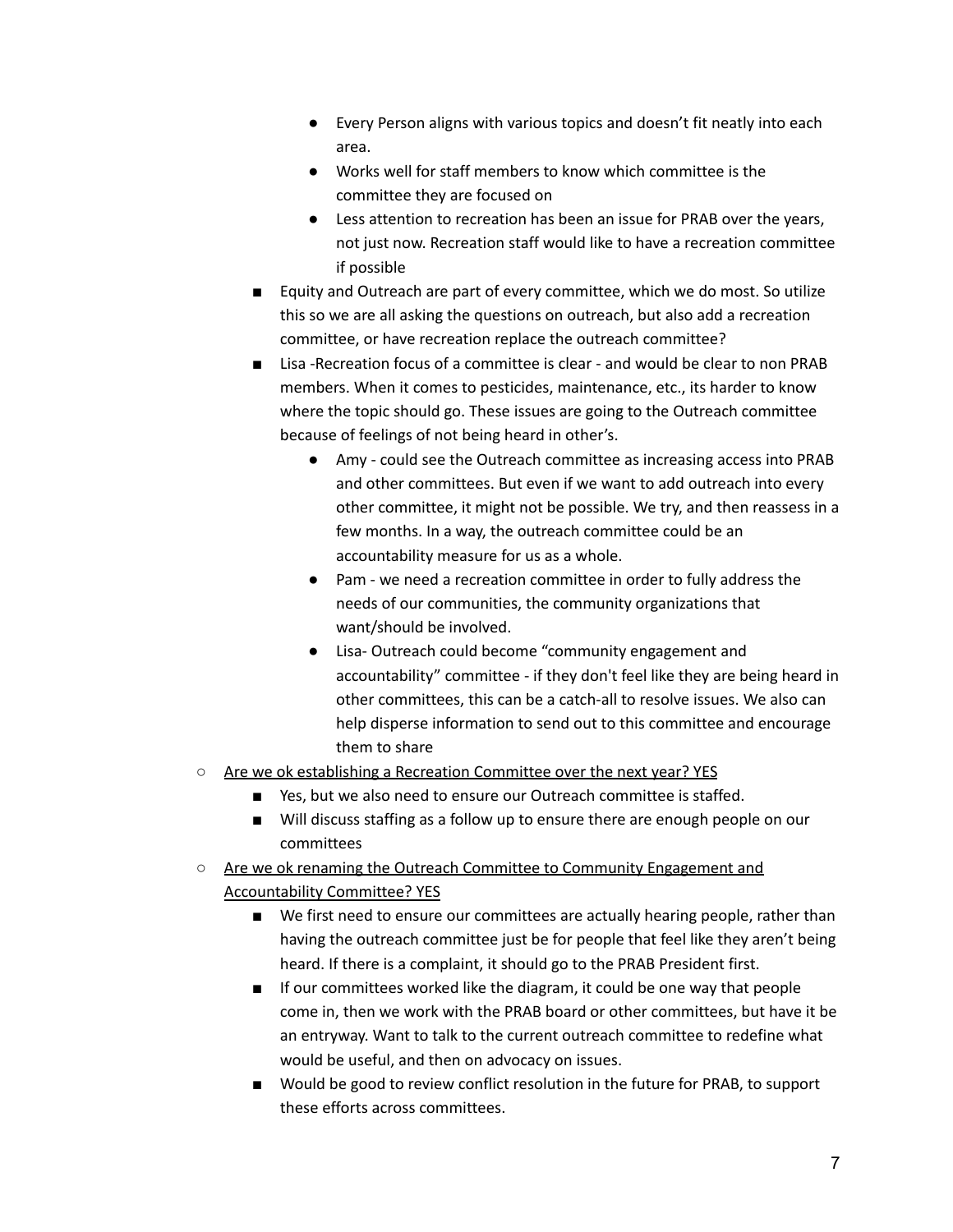- Non-PRAB member participation only appointed PRAB members are by charter only the members of committees. Need to get legal interpretation of this, as participation by non-PRAB members should be allowed in all our committees?
	- Potential way to resolve committees can allow community participation, but committee actions are for PRAB members only (when recommendations come back it's via PRAB members, even though the committee can decide how non-PRAB members participate).
	- In Outreach committee, they do formal motions, but the PRAB member (Lisa) would bring them forward. Even if there is a community co-chair, that person would be a support.
		- Non-PRAB member co-chairs not fully agreed upon yet.
		- Need to ensure non PRAB involvement in committees is not just the squeaky wheel, will need to reassess after we try it out.
- **● Committee Brainstorm on the Jam Board:** Given the Game Plan, what should our priorities be this year per committee?



**○ Operations & Maintenance, Budget & Finance**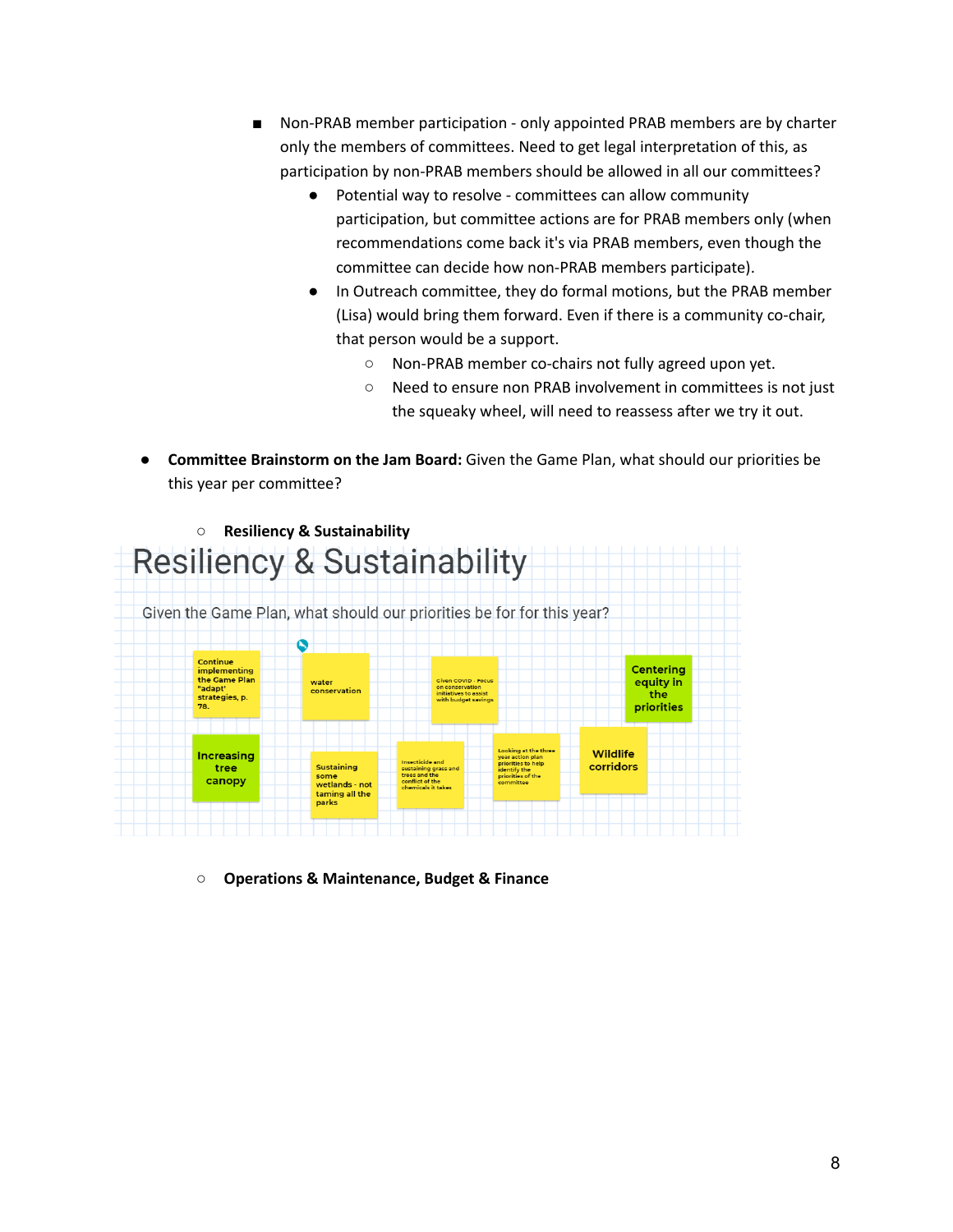

**○ Planning and Design, Funding, Access and Accessibility**



**○ Community Engagement & Accountability**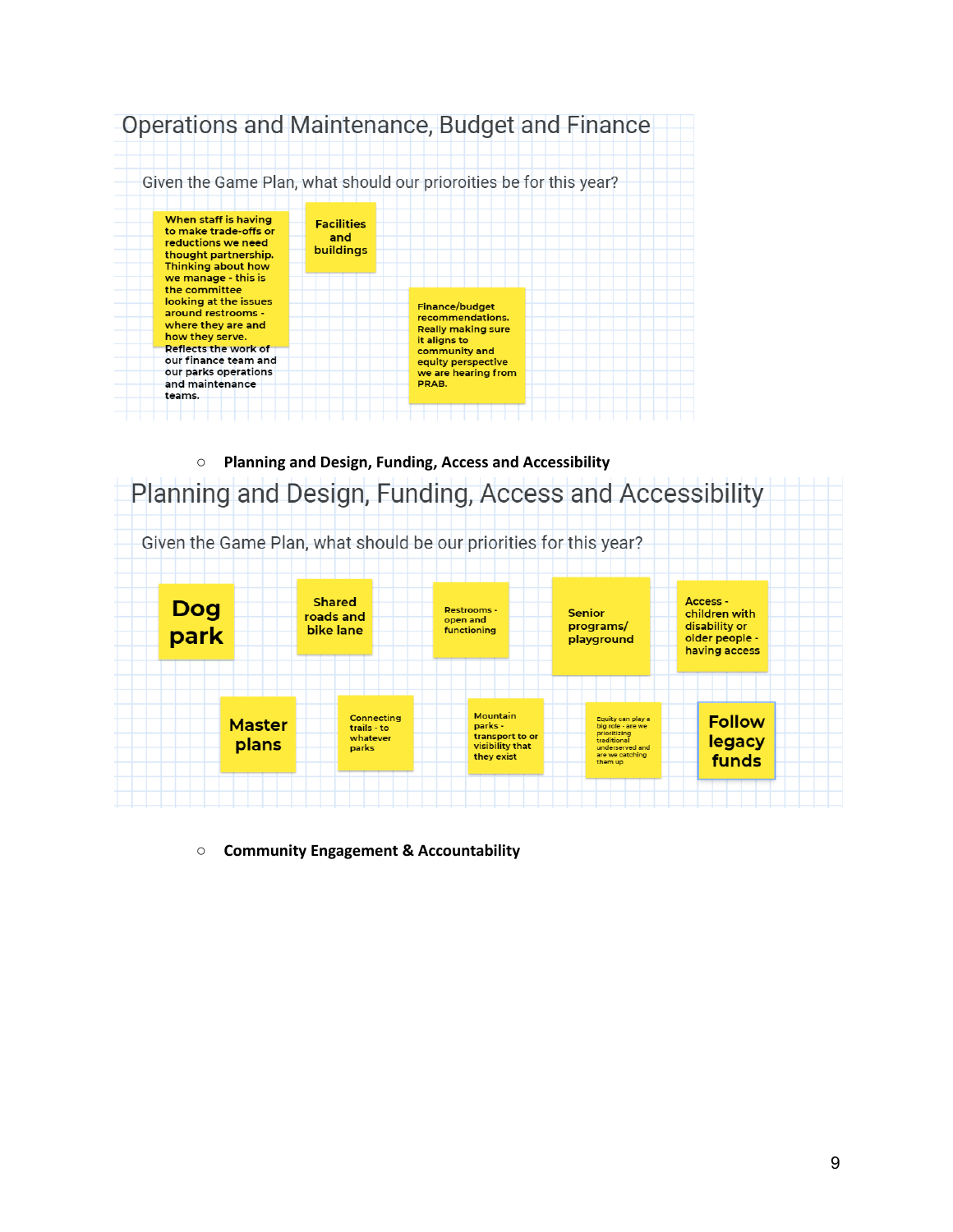

#### **○ Recreation Recreation Committee** Given the Game Plan, what should the Priorities be for this year? Indoor activities<br>have liability issues<br>a lot of programs<br>operate outside.<br>Lots of opportunity<br>to partner and Pickle ball? Denver Do we have enough<br>field/gyms for<br>recreation needs -<br>goes to planning<br>and 2A. Do we need Identify **Identify** is changing. Study<br>on what outdoor community community orgs with an and indoor facility groups activity look like? interest to interested in engage community<br>members. to find more work with working at the spaces? **Denver parks** rec center However we reach Check in with out to the public it is Making sure<br>recreation **Equity and** aquatics rec staff's in a variety of ways diversity priorities are look at present programming to<br>those who have<br>internet, economic and look at programming and within the game plan make sure we are programs challenges - making<br>sure it is equitable. Ω doing proper being offered outreach in several Outdoor avenues. recreation might be<br>some overlap **Diversity** to other too co other<br>committees

# **Parking Lot Items:**

- Need a new on-boarding process for new PRAB Members
- Consider amending Bylaws (Best Practices)
	- How the public participates
	- Access to recordings
- Inventory how PRAB has influenced DPR